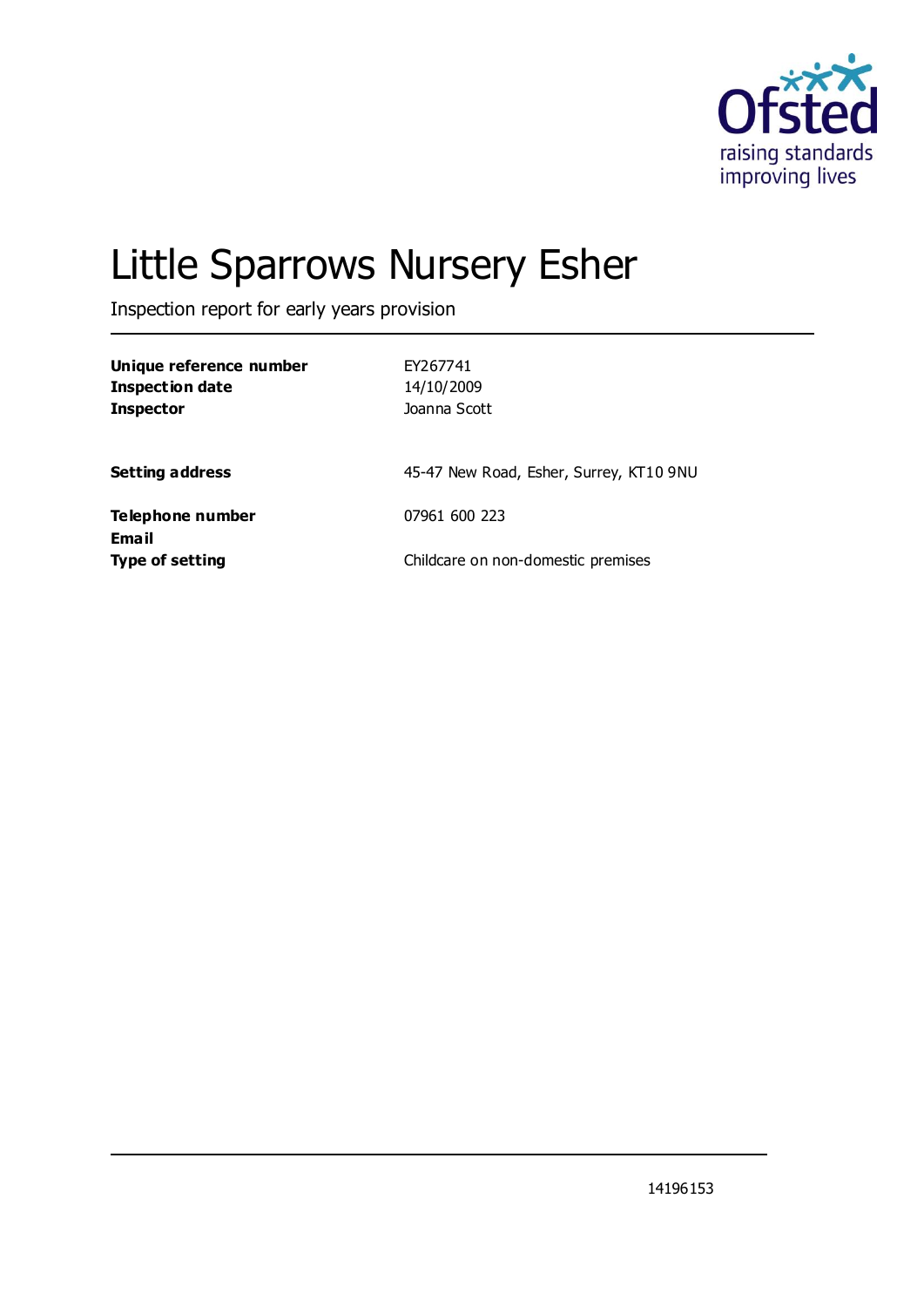The Office for Standards in Education, Children's Services and Skills (Ofsted) regulates and inspects to achieve excellence in the care of children and young people, and in education and skills for learners of all ages. It regulates and inspects childcare and children's social care, and inspects the Children and Family Court Advisory Support Service (Cafcass), schools, colleges, initial teacher training, work-based learning and skills training, adult and community learning, and education and training in prisons and other secure establishments. It rates council children's services, and inspects services for looked after children, safeguarding and child protection.

If you would like a copy of this document in a different format, such as large print or Braille, please telephone 08456 404040, or email enquiries@ofsted.gov.uk.

You may copy all or parts of this document for non-commercial educational purposes, as long as you give details of the source and date of publication and do not alter the information in any way.

Royal Exchange Buildings St Ann's Square Manchester M2 7LA

T: 08456 404040 Textphone: 0161 618 8524 E: enquiries@ofsted.gov.uk W: [www.ofsted.gov.uk](http://www.ofsted.gov.uk/)

© Crown copyright 2009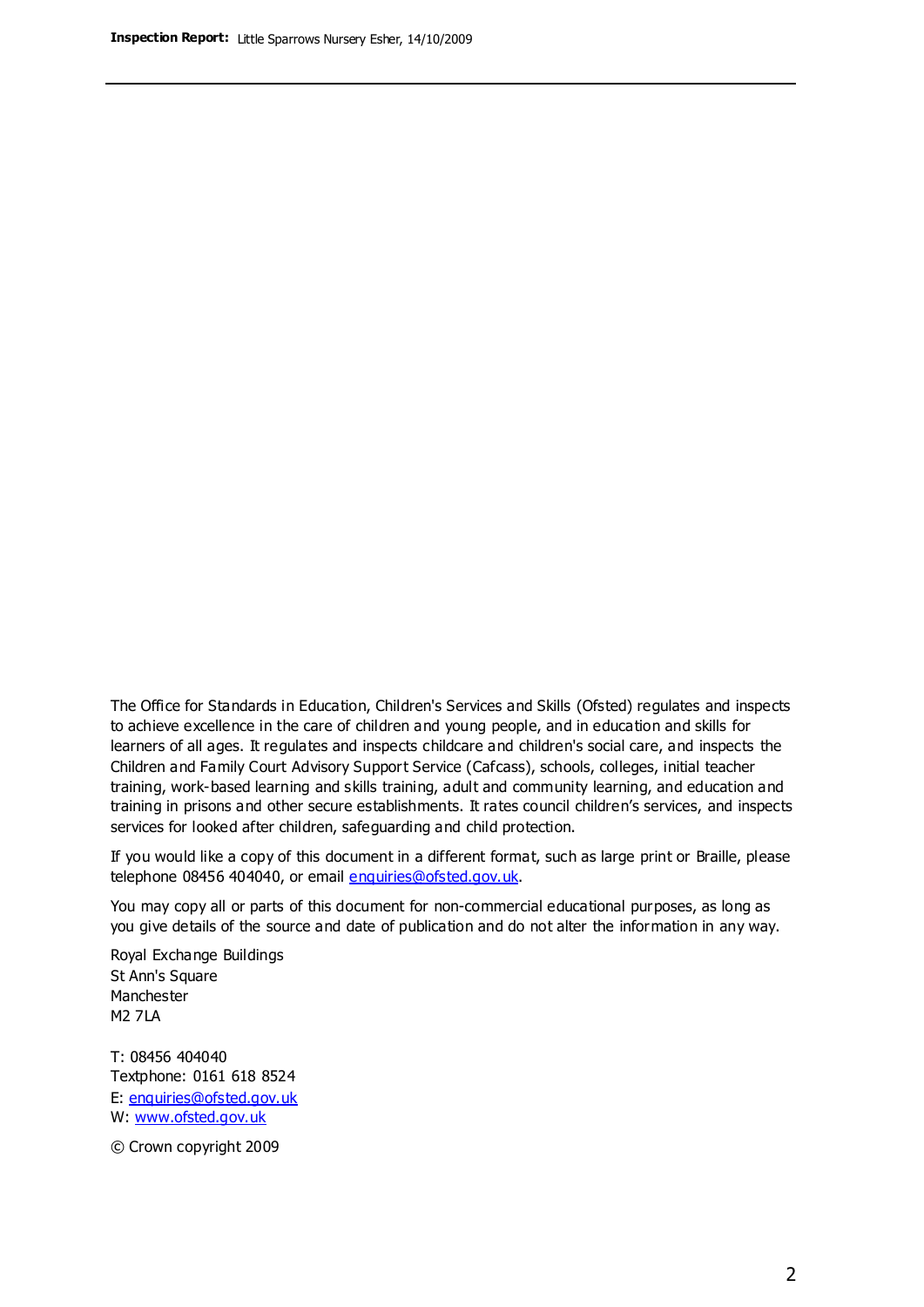### **Introduction**

This inspection was carried out by Ofsted under Sections 49 and 50 of the Childcare Act 2006 on the quality and standards of the registered early years provision. 'Early years provision' refers to provision regulated by Ofsted for children from birth to 31 August following their fifth birthday (the early years age group). The registered person must ensure that this provision complies with the statutory framework for children's learning, development and welfare, known as the *Early* Years Foundation Stage.

The provider must provide a copy of this report to all parents with children at the setting where reasonably practicable. The provider must provide a copy of the report to any other person who asks for one, but may charge a fee for this service (The Childcare (Inspection) Regulations 2008 regulations 9 and 10).

Please see our website for more information about each childcare provider. We publish inspection reports, conditions of registration and details of complaints we receive where we or the provider take action to meet the requirements of registration.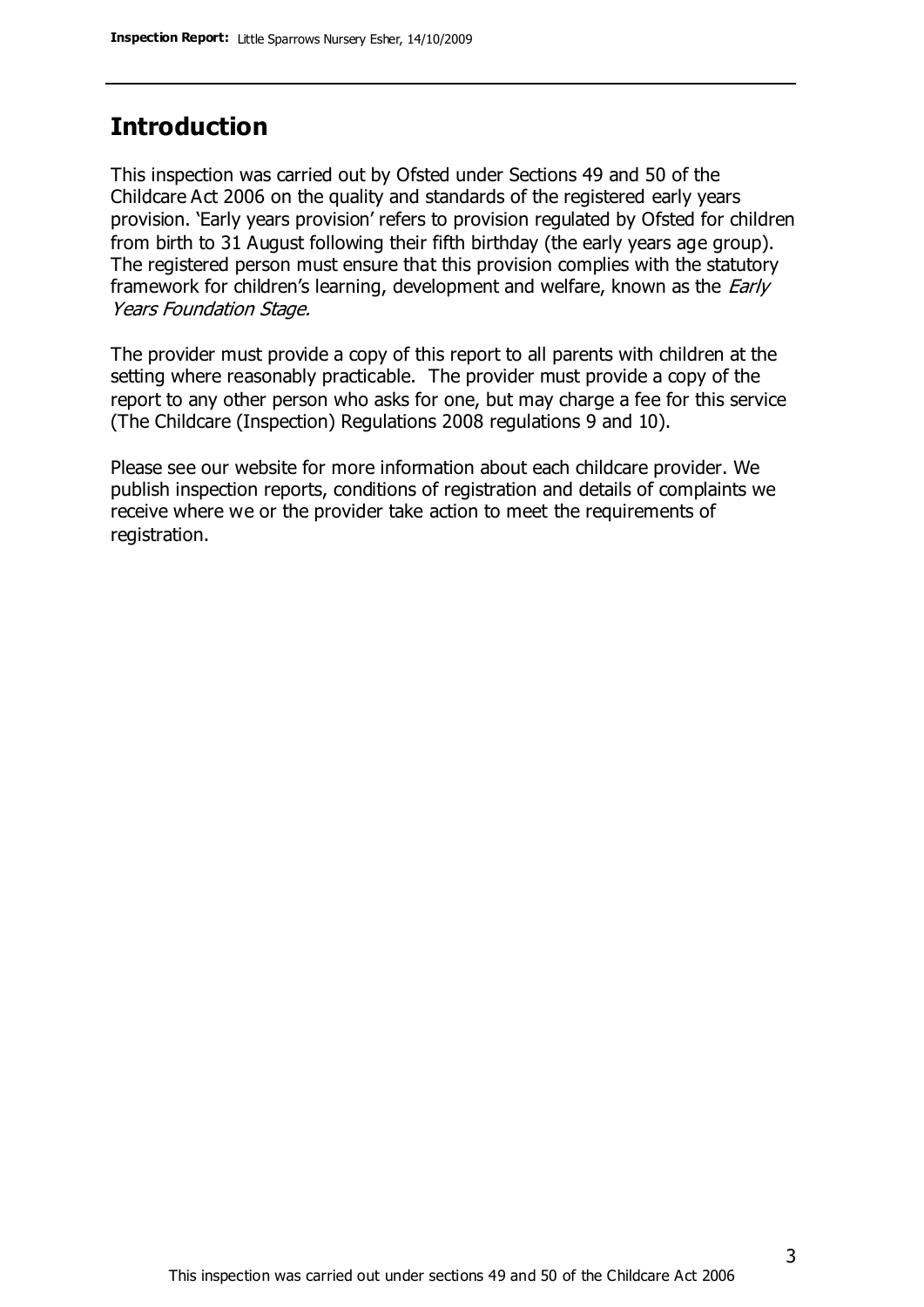## **Description of the setting**

Little Sparrows Nursery Esher is privately owned. It is situated in Esher Cricket Pavilion in Esher, Surrey. Children have access to a large hall and three smaller rooms, one of which is on the first floor and is accessed via a staircase. There is an enclosed outdoor area which is directly accessed from the main hall. Children make use of the grounds for small group activities, although this is not part of the registered premises. A maximum of 38 children may attend the nursery at any one time. The nursery is open from 9.15am to 2.40pm Monday to Thursday and 9.15am to 1pm on Friday, term time only. Parents have the option of booking their child into the lunch club, which runs from 12:00 to 13:00. Children attending the lunch club bring a packed lunch. Children attend for a variety of sessions.

The setting are registered on the Early Years Register. There are currently 62 children aged from 2 to under 5 years on roll. Of these 27 children receive funding for nursery education. The group serve the local community. The nursery welcomes children with special educational needs and/or disabilities and those who have English as an additional language. The nursery employs fourteen regular members of staff including the owner. Two staff have teaching qualifications, six hold early years qualification and two are working towards a qualification. The setting receives support from the Local Authority.

#### **The overall effectiveness of the early years provision**

Overall the quality of the provision is good.

The children enjoy their time at the setting and enthusiastically take part in an excellent mix of activities which are available to them. Enthusiastic staff prepare the inclusive and welcoming environment before children arrive. Children make very good progress in their learning, and their welfare needs are met.

### **What steps need to be taken to improve provision further?**

To further improve the early years provision the registered person should:

- continue to develop the use of self-evaluation, and include more opportunities for parents and children to take an active part in any processes used
- continue to build on partnerships with parents and other settings delivering the Early Years Foundation Stage to children. Provide more opportunities for parents to contribute to their children's records and share day to day information to enable them to support learning at home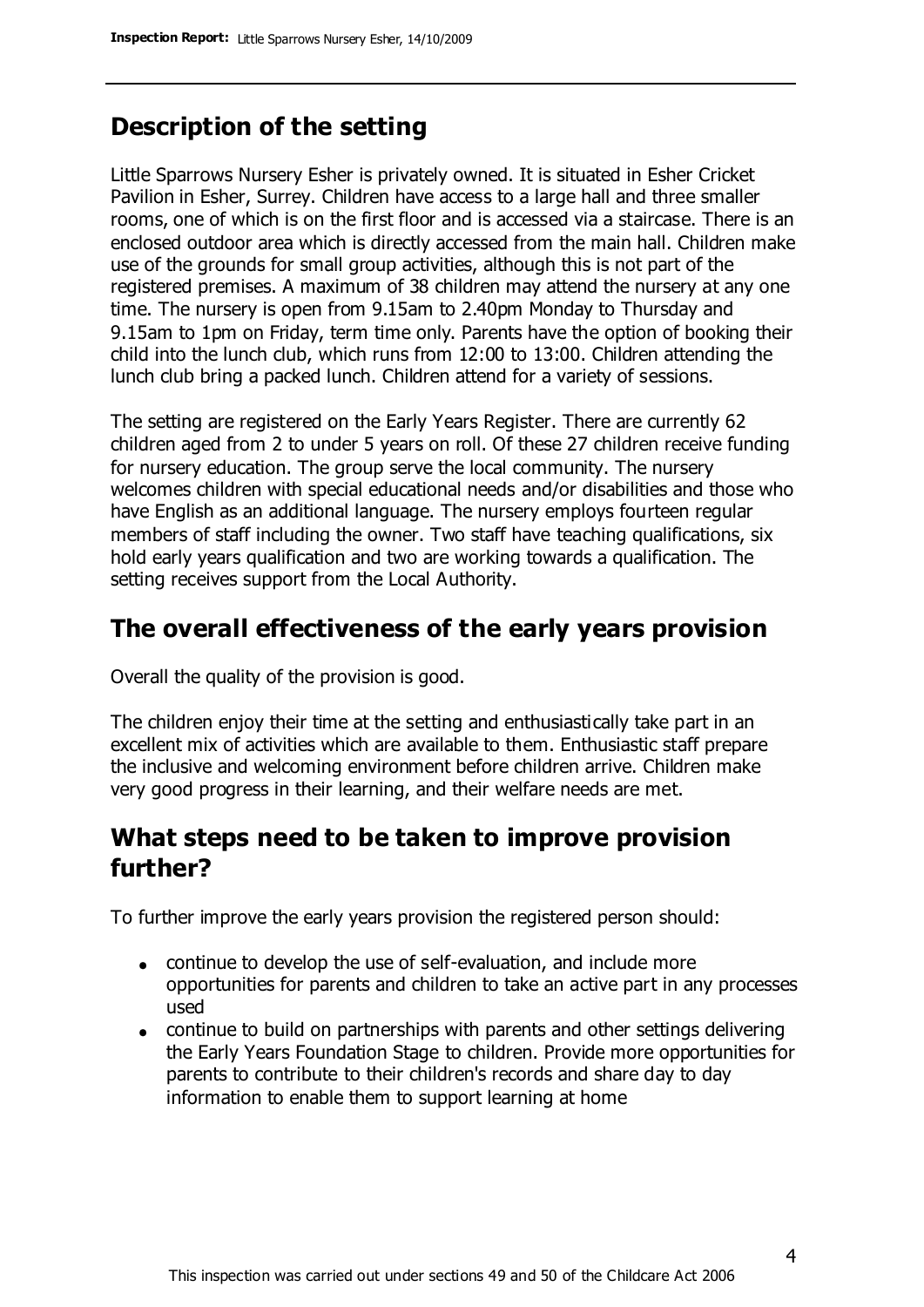## **The effectiveness of leadership and management of the early years provision**

The management and staff team work very well together, and this ensures the operation of the group runs smoothly. Children are safeguarded because each individual has a good understanding of the setting's policies and procedures and their own responsibilities regarding child protection. Management ensure that a cycle of training is provided and safeguarding is a regular topic for review and discussion. Daily risk assessments result in any hazards being identified and this protects children, for example, identifying damage to the fencing in the nature area. All staff understand issues about supervision and maintaining a safe environment, and staff are very well deployed so that the free flow of children between the indoor and outdoor areas is highly effective and child initiated.

The setting is very well lead. The staff team are in the process of taking an active role in the setting's formal self-assessment process, and are ambitious about achieving very high standards. So far a small number of parents have contributed to evaluation. Other systems, for example, through work with the local authority, have already identified areas for further development. For example, the recent reorganisation of the secure outdoor area has been highly effective, and now enables children to self select resources and use the area throughout the year. The staff work exceptionally well as a team. Through discussion and observation it is evident that they have an excellent understanding of their roles. Many have additional areas of responsibility; for example, they oversee the role play area to ensure it is stimulating and resources are accessible and appeal to children.

All regulatory documentation and records are well organised. Policy documents are reviewed annually. Robust systems for recruitment and ensuring continued suitability of staff are in place. The setting use several external organisations to deliver supplementary sessions, such as music and cooking groups, and a member of staff always takes part in these sessions too. Training is available to staff, and those who attend workshops cascade updates to the team, meaning all keep abreast of developments. Qualification requirements are met, and some unqualified members of staff are working towards an early years qualification. Staff are child focused and are skilled at supporting individual children as they play and learn.

The organisation and quality of resources is excellent. The use of posters and displays promotes diversity. Planning is completed weekly. Each key person takes an active role in identifying their children's next steps of development and their individual interests, providing this information to the planners. This successfully results in children having opportunities to promote their learning linked to their individual needs. For those children less keen on taking part in planned activities the staff take the activity or an aspect of it to the children. This makes learning really accessible. Excellent use of low level partitions and planning of group activities mean that children learn in small groups or individually.

The nursery works in partnership with parents. There are systems to share information about starting points and children's individual needs during the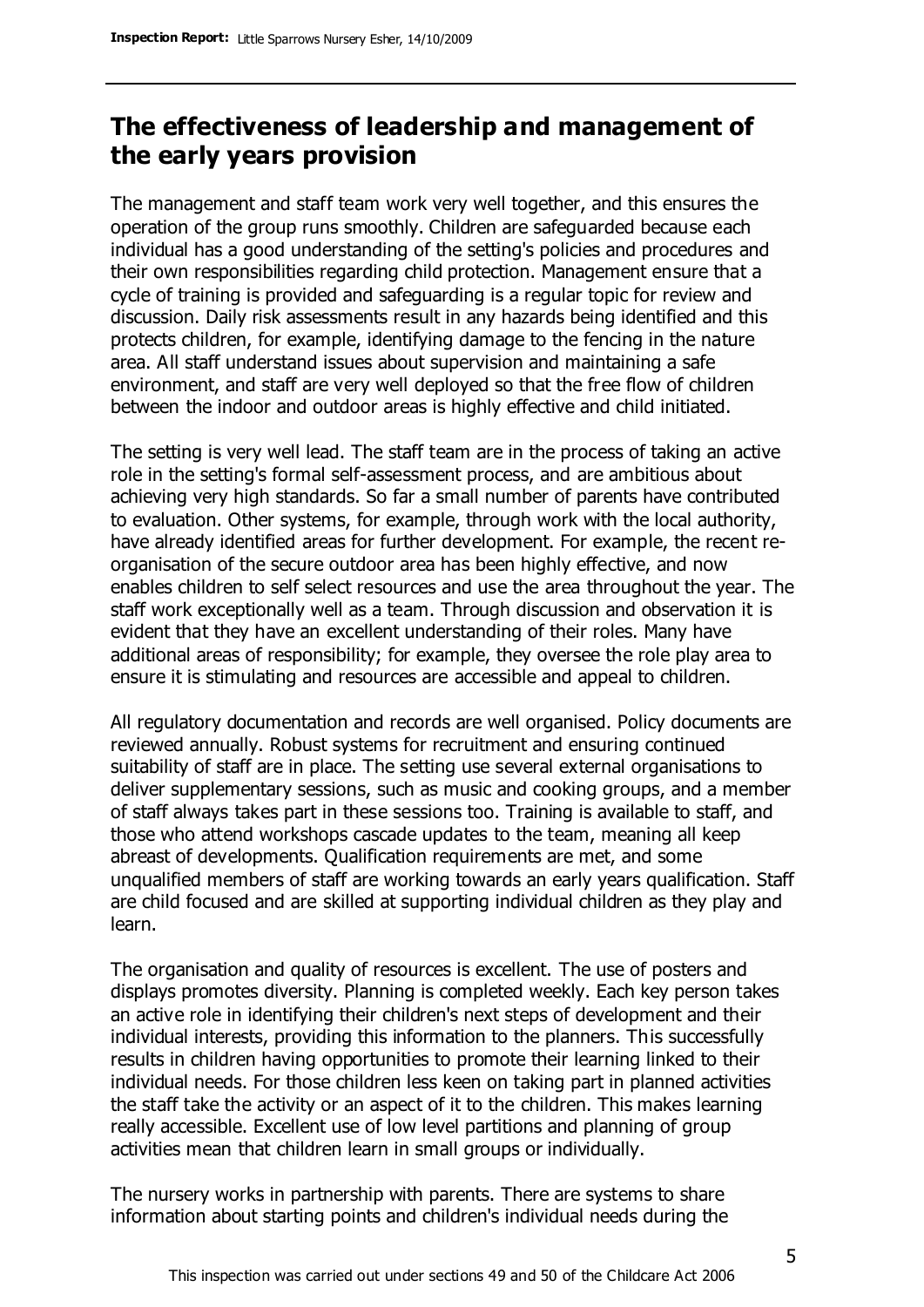induction process. Newsletters inform parents of the termly themes but there are few opportunities for parents to know what their child has done on a day to day basis. This limits opportunities for parents to support learning at home. The setting operate an 'open door' policy where parents arrange a meeting with their child's key person and share development records. This works very well for some parents, but not all contribute to their child's learning and development records. There are no established systems to work in partnership with other settings already delivering the Early Years Foundation Stage (EYFS) to the children attending, although the setting have made links with local schools which support those moving on effectively.

## **The quality and standards of the early years provision and outcomes for children**

The children are happy and enthusiastically join in with activities from the moment they arrive. For those new to the setting who find separation from parents and carers harder, staff are supportive and encouraging and this helps children to engage in an activity and know that parents will return for them. The setting is exceptionally well prepared before the children arrive, they have an extensive choice of activities and resources which are made accessible both inside and out and which allows children to follow their own interests and lead their own play. Throughout the day individual activity group sizes are kept small meaning that children take an active part in discussions and activities. This richly stimulating environment encourages children to be inquisitive and active learners.

The balance of adult-led and child-initiated activities is excellent, and children are supported very well throughout their time at the setting. For example, during free play a member of staff approaches a child exploring the materials on the discovery table to talk about the bottle of water and oil they are holding, she encourages them to shake it to see if it mixes. Another child is trying to operate a tape player, and a member of staff suggests another child help to show them how they can get it to work. Planned activities promote learning in all areas, but regularly focus on children's understanding of numbers and letters and sounds. For example, staff encourage children to write or mark their own name on pictures, recognise their own names on arrival and at snack time, and children have many opportunities to mark make during play. There are many opportunities for children to be independent. They spread their own toast at snack time, and very good use of signs and visual reminders are used which result in children washing their hands before they eat, and throwing used tissues in the bin. Children have outstanding opportunities to learn to adopt healthy lifestyles because of discussion and planned activities, daily opportunities to be active, to eat well and to take responsibilities for personal care.

The children are very interested in the natural world. Staff are just implementing 'Forest School'. Small groups of children put on wellies and walk around the cricket field collecting items of interest or 'treasure' with staff. Currently this is helping them learn about autumn as they pick up conkers and acorns and leaves. Children have plenty of opportunities to talk about their finds. They are learning about simple map reading as they identify the building and the trees and the car park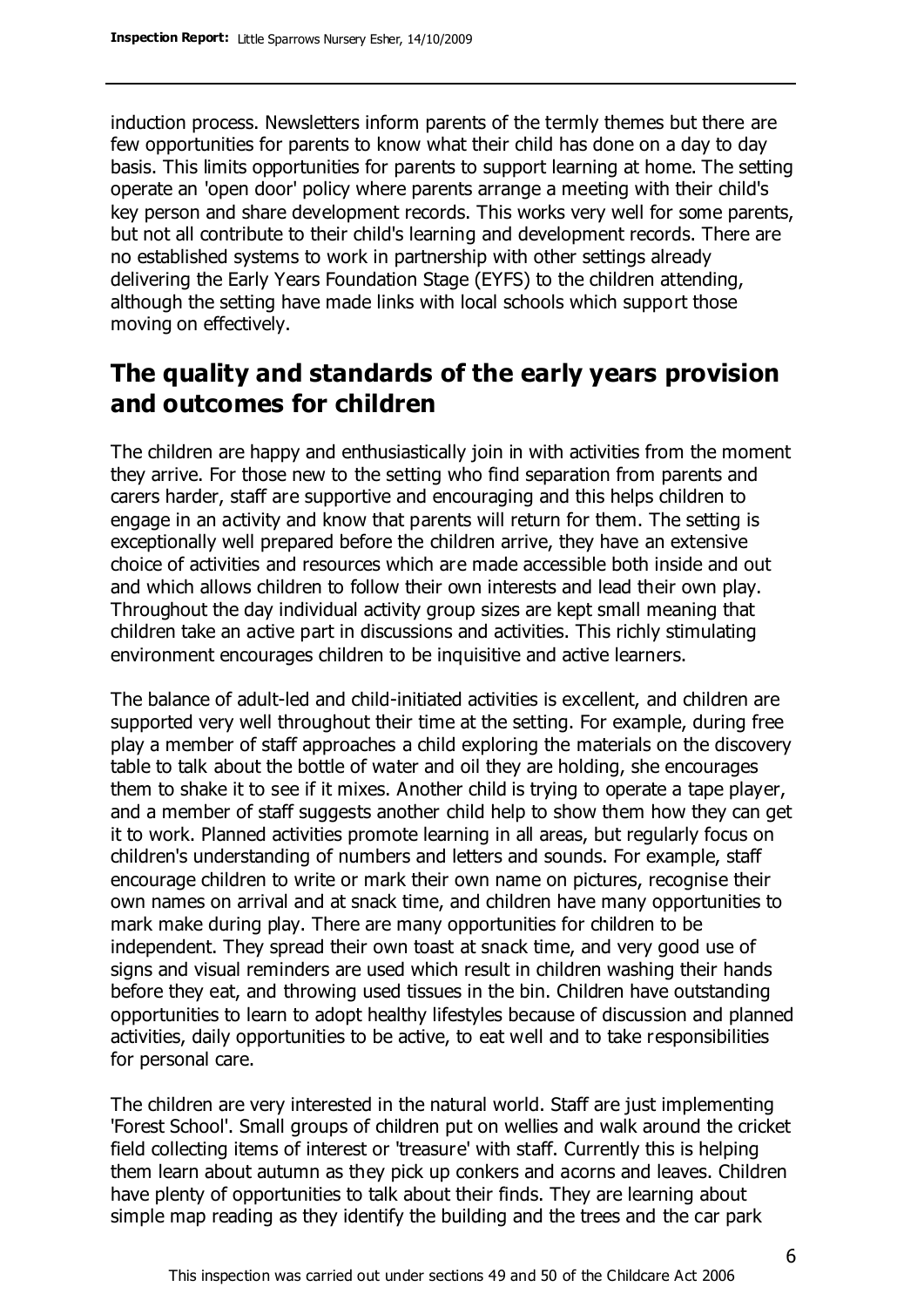from a fabric map. Children are beginning to learn about their own safety, for example, they talk about which parts of the grounds they may go on and which bits are not safe without adults. These children are good listeners.

Currently the children are learning about themselves and each other. They particularly enjoy a sensory activity where they choose from a variety of textured and coloured and scented materials to create flower pictures. Children are also learning about the wider world. They enjoy making Rangoli patterns and talking about the Hindu festival Diwali, learning that many children around the world celebrate this festival of light. Some children talk to their parents about what they have been making, enabling them to share their experiences and reinforce their learning in some cases. The children behave very well. They understand staff expectations and familiar routines. They have many opportunities to talk about feelings and express their emotions. Staff consistently encourage and praise children and they play and learn and share, and this builds self-esteem.